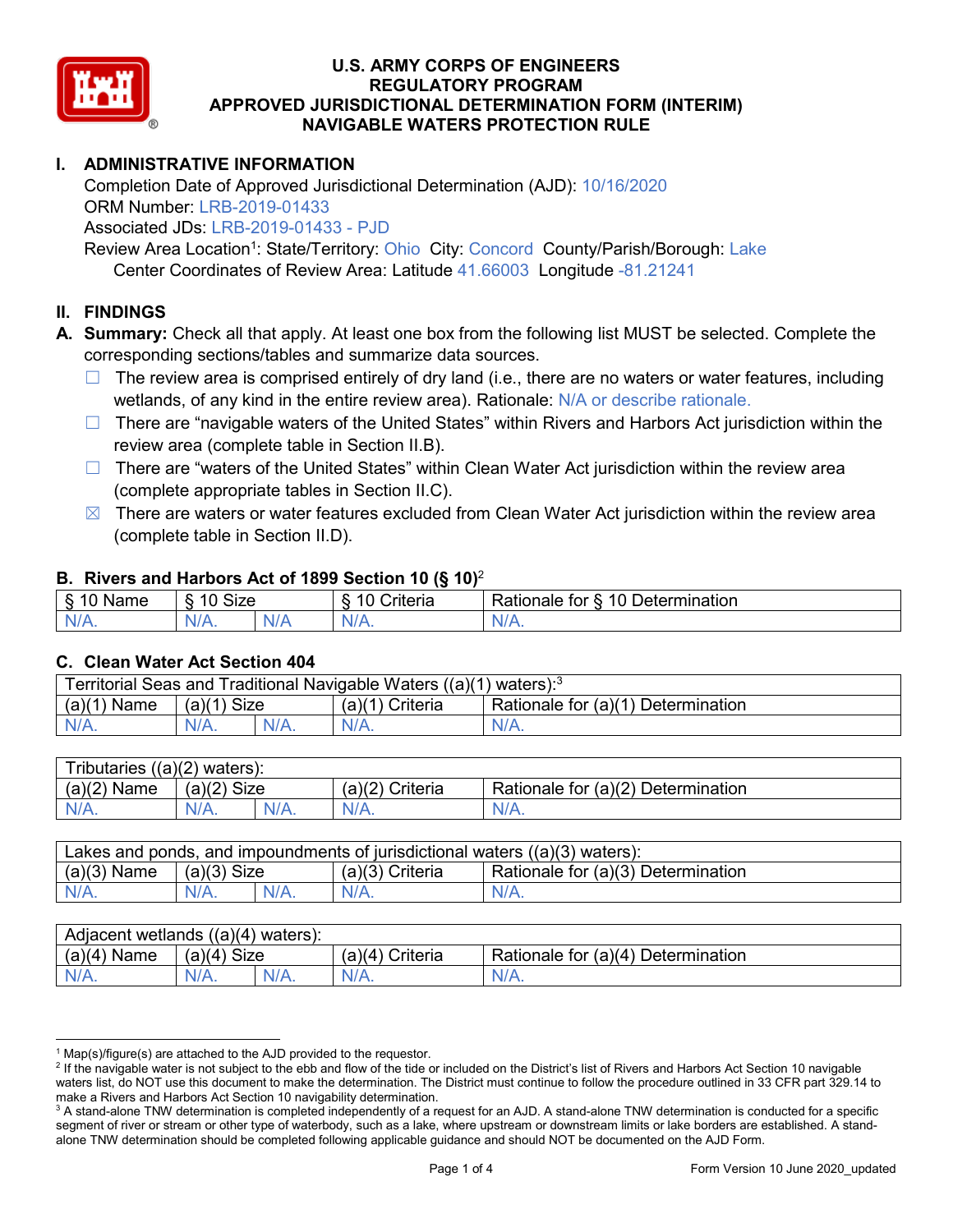

#### **D. Excluded Waters or Features** Excluded waters  $((h)(1) - (h)(12))^{.4}$

| LACRUGUE WALCES $I(D)I(T) - I(D)I(TZ)$ . |                       |                |                                                                                                     |                                                                                                                                                                                                                                                                                                                                                                                                                                                                                                                                                                                                                                                                                                                                                                                                                                                                                                                                                                                                                                                                                                                                                                                                            |
|------------------------------------------|-----------------------|----------------|-----------------------------------------------------------------------------------------------------|------------------------------------------------------------------------------------------------------------------------------------------------------------------------------------------------------------------------------------------------------------------------------------------------------------------------------------------------------------------------------------------------------------------------------------------------------------------------------------------------------------------------------------------------------------------------------------------------------------------------------------------------------------------------------------------------------------------------------------------------------------------------------------------------------------------------------------------------------------------------------------------------------------------------------------------------------------------------------------------------------------------------------------------------------------------------------------------------------------------------------------------------------------------------------------------------------------|
| <b>Exclusion Name</b>                    | <b>Exclusion Size</b> |                | Exclusion <sup>5</sup>                                                                              | <b>Rationale for Exclusion Determination</b>                                                                                                                                                                                                                                                                                                                                                                                                                                                                                                                                                                                                                                                                                                                                                                                                                                                                                                                                                                                                                                                                                                                                                               |
| Stream 1                                 | 484.1                 | linear<br>feet | $(b)(3)$ Ephemeral<br>feature, including<br>an ephemeral<br>stream, swale,<br>gully, rill, or pool. | Stream 1 was determined to be an ephemeral<br>stream channel. The channel is approximately 1-<br>2 feet in width, with sand/silt substrate – which<br>can be evidence of infrequent flow as fine<br>materials are not washed away by consistent<br>flow. There were observed pools when HZW<br>Environmental Consultants visited the site on<br>September 15, 2020, but no flow was observed.<br>However, that visit occurred a few days after<br>approximately 3 inches of rain had fallen on the<br>site (Despite the rain prior to the site visit, it was<br>still within the normal precipitation range (see<br>Typical Year Assessment below)). Therefore, the<br>presence of water within the stream channel is<br>not conclusive of greater than ephemeral flow.<br>To further determine flow regime, the<br>Painesville, OH 7.5 min quad and historic soil<br>survey map for Lake County were reviewed.<br>Neither showed a corresponding stream channel<br>at this location. In addition, the USGS quad does<br>not depict topography lines indicative of a stream<br>channel at this location. Based on the above, it<br>was determined that onsite Stream 1 is an<br>excluded ephemeral stream. |

| Excluded waters $((b)(1) - (b)(12))$ : <sup>6</sup> |                       |                  |                                    |                                                                                                                                                                                                                                                  |  |  |  |
|-----------------------------------------------------|-----------------------|------------------|------------------------------------|--------------------------------------------------------------------------------------------------------------------------------------------------------------------------------------------------------------------------------------------------|--|--|--|
| Exclusion                                           | <b>Exclusion Size</b> |                  | Exclusion <sup>7</sup>             | Rationale for Exclusion Determination                                                                                                                                                                                                            |  |  |  |
| Name                                                |                       |                  |                                    |                                                                                                                                                                                                                                                  |  |  |  |
| <b>Wetland A</b>                                    | 0.13                  | $\text{acre}(s)$ | $(b)(1)$ Non-<br>adjacent wetland. | Wetland A directly abuts Stream 1 an excluded<br>b(3) ephemeral feature. Therefore, it is also an<br>excluded feature. Onsite observation by HZW<br>Environmental Consultants, the USGS 7.5 min<br>quad, and historic soil survey of Lake County |  |  |  |

 <sup>4</sup> Some excluded waters, such as (b)(2) and (b)(4), may not be specifically identified on the AJD form unless a requestor specifically asks a Corps district to do so. Corps districts may, in case-by-case instances, choose to identify some or all of these waters within the review area.

 $5$  Because of the broad nature of the (b)(1) exclusion and in an effort to collect data on specific types of waters that would be covered by the (b)(1) exclusion, four sub-categories of (b)(1) exclusions were administratively created for the purposes of the AJD Form. These four sub-categories are not new exclusions, but are simply administrative distinctions and remain (b)(1) exclusions as defined by the NWPR.

<sup>&</sup>lt;sup>6</sup> Some excluded waters, such as (b)(2) and (b)(4), may not be specifically identified on the AJD form unless a requestor specifically asks a Corps district to do so. Corps districts may, in case-by-case instances, choose to identify some or all of these waters within the review area.

<sup>&</sup>lt;sup>7</sup> Because of the broad nature of the (b)(1) exclusion and in an effort to collect data on specific types of waters that would be covered by the (b)(1) exclusion, four sub-categories of (b)(1) exclusions were administratively created for the purposes of the AJD Form. These four sub-categories are not new exclusions, but are simply administrative distinctions and remain (b)(1) exclusions as defined by the NWPR.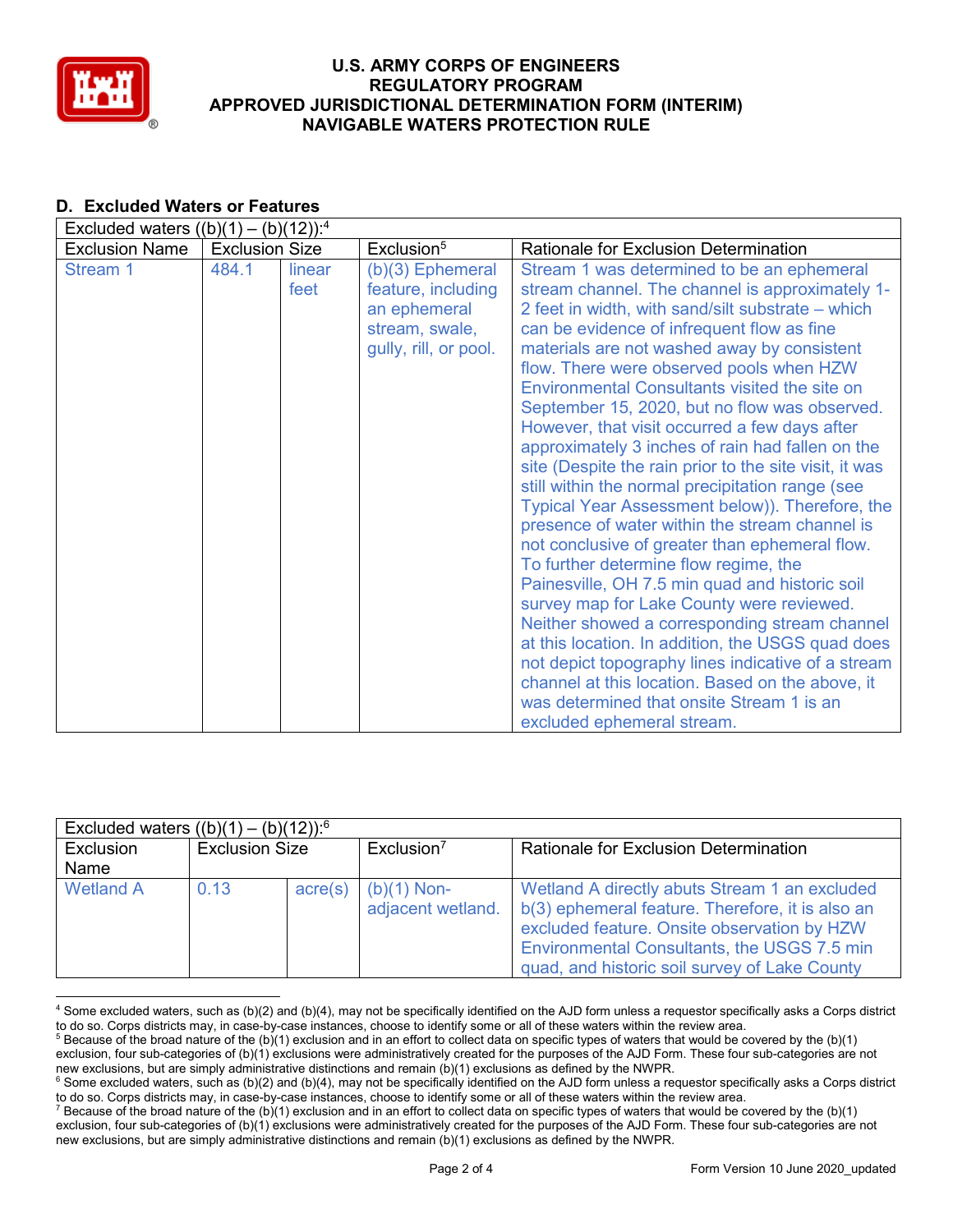

| Excluded waters $((b)(1) - (b)(12))$ : <sup>6</sup> |                       |  |                        |                                                                                                |
|-----------------------------------------------------|-----------------------|--|------------------------|------------------------------------------------------------------------------------------------|
| Exclusion                                           | <b>Exclusion Size</b> |  | Exclusion <sup>7</sup> | <b>Rationale for Exclusion Determination</b>                                                   |
| Name                                                |                       |  |                        |                                                                                                |
|                                                     |                       |  |                        | indicate that Wetland A's only connection to the<br>downstream a(1) water is through Stream 1. |

# **III. SUPPORTING INFORMATION**

- **A. Select/enter all resources** that were used to aid in this determination and attach data/maps to this document and/or references/citations in the administrative record, as appropriate.
	- $\boxtimes$  Information submitted by, or on behalf of, the applicant/consultant: HZW Environmental Consultants on behalf of W.R. Dawson Homes
		- This information is sufficient for purposes of this AJD. Rationale: N/A
	- $\Box$  Data sheets prepared by the Corps: Title(s) and/or date(s).
	- ☒ Photographs: Other: HZW Environmental Consultants onsite photos, September 15, 2020
	- $\Box$  Corps site visit(s) conducted on: Title(s) and/or date(s).
	- ☒ Previous Jurisdictional Determinations (AJDs or PJDs): LRB-2019-01433-PJD, December 10, 2019
	- ☒ Antecedent Precipitation Tool: *provide detailed discussion in Section III.B*.
	- ☒ USDA NRCS Soil Survey: Historic Soil Survey, Lake County
	- ☐ USFWS NWI maps: Title(s) and/or date(s).
	- $\boxtimes$  USGS topographic maps: Painesville, OH 7.5 min

## **Other data sources used to aid in this determination:**

| Data Source (select)              | Name and/or date and other relevant information |
|-----------------------------------|-------------------------------------------------|
| <b>USGS Sources</b>               | N/A                                             |
| <b>USDA Sources</b>               | N/A                                             |
| <b>NOAA Sources</b>               | N/A                                             |
| <b>USACE Sources</b>              | $N/A$ .                                         |
| <b>State/Local/Tribal Sources</b> | N/A                                             |
| <b>Other Sources</b>              | N/A                                             |

**B. Typical year assessment(s):** The subject parcel's latitude/longitude was entered into the Antecedent Precipitation Tool (APT) which was used to determine average precipitation, total precipitation over the 90 days preceding the Corps' site visit, and whether the site visit was conducted under dry, normal or wet conditions. The APT pulled precipitation data from the nearest six weather stations – Chardon, Painesville 3.8 SSW, Kirtland-Holden 2, Kirtland-Holden, Kirtland 0.9 SW, and Painesville 4 NW. The APT shows that normal precipitation at the location of the site is between the 30th (2.9") and 70th (5.6") percentiles. The APT indicates that 0-30 days prior to the visit precipitation was 9.0" which is above the 70th percentile. Thirty to 60 days prior the APT indicates that precipitation was 2.9" which is between the 30th and 70th percentiles and 60 to 90 days prior precipitation was 5.2" which is also between the 30th and 70th percentiles. Therefore, two to three months prior to the site visit rainfall was within the normal range of precipitation, and one month prior to the date of the site visit precipitation was considered to be wet for that time of year.